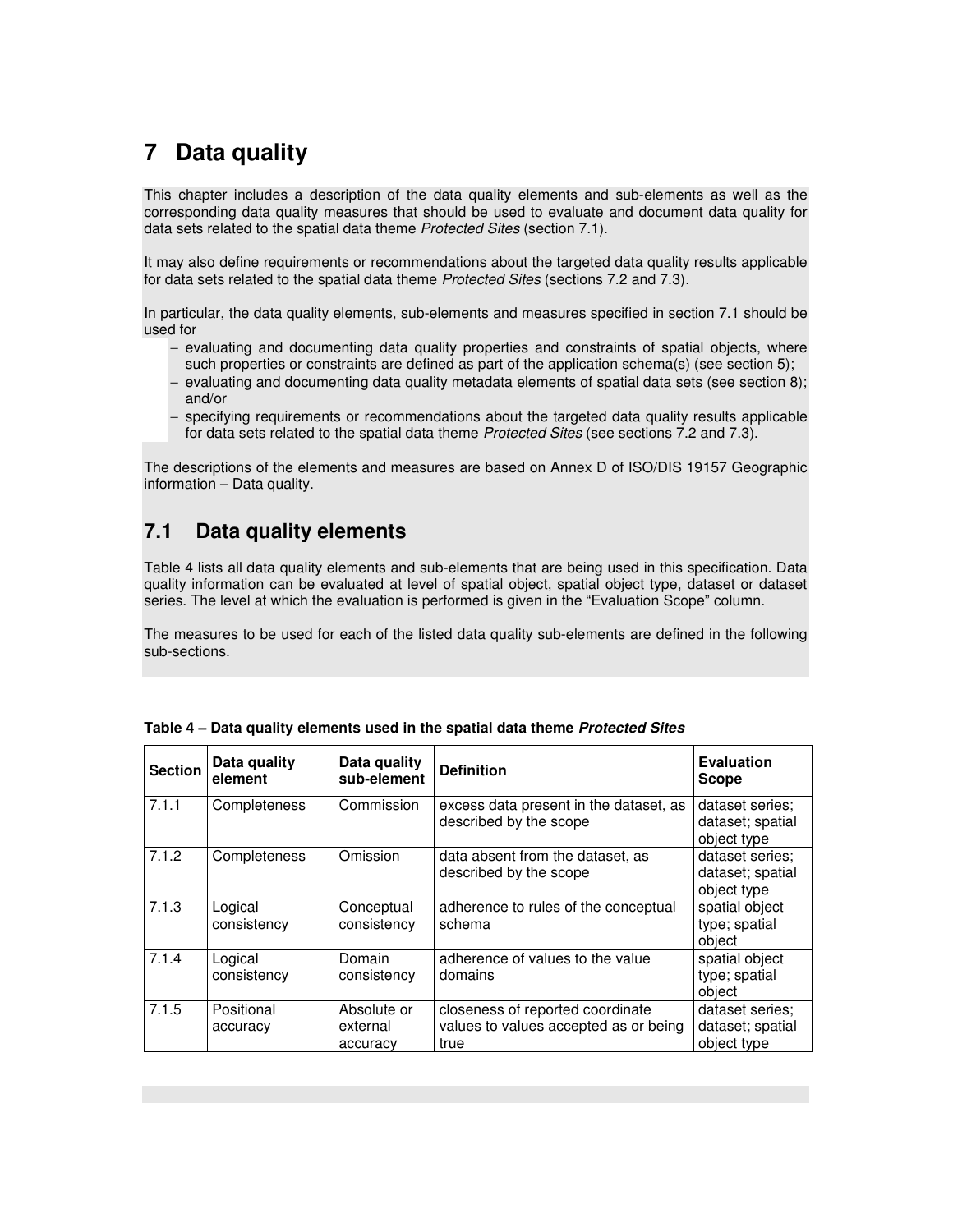| <b>Recommendation 13</b> Where it is impossible to express the evaluation of a data quality element in |
|--------------------------------------------------------------------------------------------------------|
| a quantitative way, the evaluation of the element should be expressed with $\frac{1}{2}$               |
| $\ddot{\phantom{a}}$ a textual statement as a data quality descriptive result.                         |
|                                                                                                        |

#### **7.1.1 Completeness – Commission**

**Recommendation 14** Commission should be evaluated and documented using *Rate of excess* items as specified in the table below. 

| <b>Name</b>                  | Rate of excess items                                                                                       |
|------------------------------|------------------------------------------------------------------------------------------------------------|
| Alternative name             |                                                                                                            |
| Data quality element         | Completeness                                                                                               |
| Data quality sub-element     | Commission                                                                                                 |
| Data quality basic measure   | Error rate                                                                                                 |
| Definition                   | Number of excess items in the dataset in relation to the number<br>of items that should have been present. |
| Description                  |                                                                                                            |
| Evaluation scope             |                                                                                                            |
|                              | spatial object type, data set, data set series                                                             |
| Reporting scope              | data set                                                                                                   |
| Parameter                    |                                                                                                            |
| Data quality value type      | Real, percentage, ratio (example: 0,0189; 98,11%; 11:582)                                                  |
| Data quality value structure |                                                                                                            |
| Source reference             | ISO/DIS 19157 Geographic information - Data quality                                                        |
| Example                      |                                                                                                            |
| Measure identifier           | 3                                                                                                          |

#### **7.1.2 Completeness – Omission**

**Recommendation 15** Omission should be evaluated and documented using *Rate of missing* items as specified in the tables below. 

| <b>Name</b>                  | Rate of missing items                                                                                       |
|------------------------------|-------------------------------------------------------------------------------------------------------------|
| Alternative name             |                                                                                                             |
| Data quality element         | Completeness                                                                                                |
| Data quality sub-element     | Omission                                                                                                    |
| Data quality basic measure   | Error rate                                                                                                  |
| <b>Definition</b>            | Number of missing items in the dataset in relation to the number<br>of items that should have been present. |
| Description                  |                                                                                                             |
| Evaluation scope             |                                                                                                             |
|                              | spatial object type, data set, data set series                                                              |
| Reporting scope              | data set                                                                                                    |
| Parameter                    |                                                                                                             |
| Data quality value type      | Real, percentage, ratio (example: 0,0189 ; 98,11% ; 11:582)                                                 |
| Data quality value structure |                                                                                                             |
| Source reference             | ISO/DIS 19157 Geographic information - Data quality                                                         |
| Example                      |                                                                                                             |
| Measure identifier           | 7                                                                                                           |

#### **7.1.3 Logical consistency – Conceptual consistency**

The Application Schema conformance class of the Abstract Test Suite in Annex I defines a number of tests to evaluate the conceptual consistency (tests A.1.1-A.1.9) of a data set.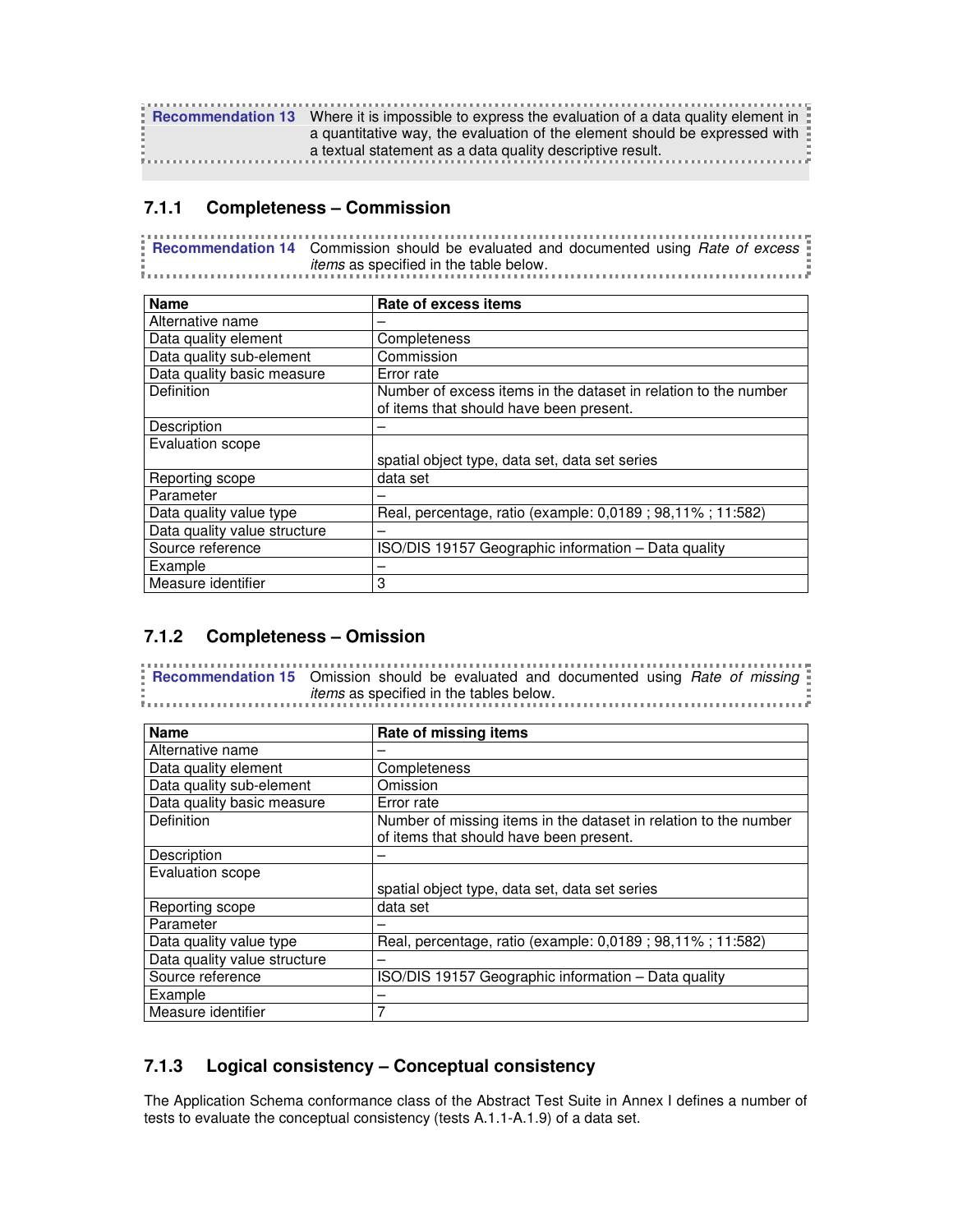| <b>Example 16 France 3</b> For the tests on conceptual consistency, it is recommended to use the |
|--------------------------------------------------------------------------------------------------|
| Logical consistency – Conceptual consistency data quality sub-element                            |
| and the measure Number of items not compliant with the rules of the                              |
| conceptual schema as specified in the table below.                                               |
|                                                                                                  |

| <b>Name</b>                  |                                                                                                                                                                                                                                                                                  |
|------------------------------|----------------------------------------------------------------------------------------------------------------------------------------------------------------------------------------------------------------------------------------------------------------------------------|
| Alternative name             |                                                                                                                                                                                                                                                                                  |
| Data quality element         | logical consistency                                                                                                                                                                                                                                                              |
| Data quality sub-element     | conceptual consistency                                                                                                                                                                                                                                                           |
| Data quality basic measure   | error count                                                                                                                                                                                                                                                                      |
| Definition                   | count of all items in the dataset that are not compliant with the<br>rules of the conceptual schema                                                                                                                                                                              |
| Description                  | If the conceptual schema explicitly or implicitly describes rules,<br>these rules shall be followed. Violations against such rules can be,<br>for example, invalid placement of features within a defined<br>tolerance, duplication of features and invalid overlap of features. |
| <b>Evaluation scope</b>      | spatial object / spatial object type                                                                                                                                                                                                                                             |
| Reporting scope              | data set                                                                                                                                                                                                                                                                         |
| Parameter                    |                                                                                                                                                                                                                                                                                  |
| Data quality value type      | integer                                                                                                                                                                                                                                                                          |
| Data quality value structure |                                                                                                                                                                                                                                                                                  |
| Source reference             | ISO/DIS 19157 Geographic information - Data quality                                                                                                                                                                                                                              |
| Example                      |                                                                                                                                                                                                                                                                                  |
| Measure identifier           | 10                                                                                                                                                                                                                                                                               |

#### **7.1.4 Logical consistency – Domain consistency**

**College** 

The Application Schema conformance class of the Abstract Test Suite in Annex I defines a number of tests to evaluate the domain consistency (tests A1.10-A.1.12) of a data set.

| <b>Example 1 Figure 12 Form and Setup</b> 1 is recommended to use the <i>Logical</i> Figure 1 and the <i>Logical</i> Figure 1 is recommended to use the <i>Logical</i> Figure 1 |
|---------------------------------------------------------------------------------------------------------------------------------------------------------------------------------|
| consistency - Domain consistency data quality sub-element and the $\pm$                                                                                                         |
| measure Number of items not in conformance with their value domain as                                                                                                           |
| specified in the table below.                                                                                                                                                   |
|                                                                                                                                                                                 |

| <b>Name</b>                | Number of items not in conformance with their value domain               |
|----------------------------|--------------------------------------------------------------------------|
| Alternative name           |                                                                          |
| Data quality element       | logical consistency                                                      |
| Data quality sub-element   | domain consistency                                                       |
| Data quality basic measure | error count                                                              |
| <b>Definition</b>          | count of all items in the dataset that are not in conformance with their |
|                            | value domain                                                             |
| Description                |                                                                          |
| Evaluation scope           | spatial object / spatial object type                                     |
| Reporting scope            | data set                                                                 |
| Parameter                  |                                                                          |
| Data quality value type    | integer                                                                  |

### **7.1.5 Positional accuracy – Absolute or external accuracy**